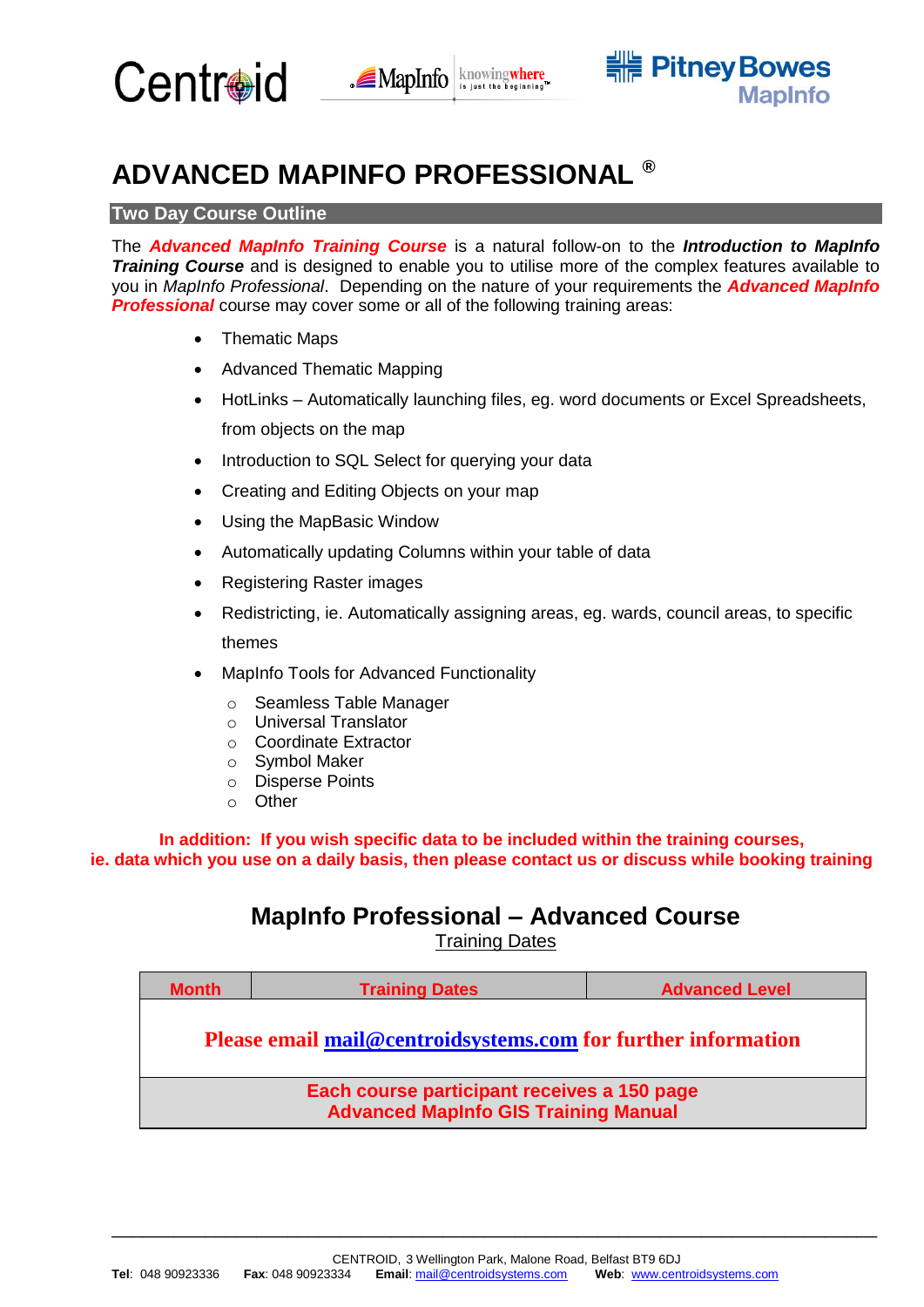





# **Content** (**Advanced MapInfo Professional)**

# **Advanced Thematic Mapping**

Comparing Multiple Values: Bivariate Thematic Shading Creating and Using Templates Comparing Multiple Variables: "See-Through" Patterns Prism Mapping Grid Surface Thematic Mapping Section Exercise

## **Introduction to SQL Select**

Using the SQL Dialog Using SQL Select Filtering Data Deriving Information Rounding Off Numbers Aggregating and Summarizing Information Sorting Information Joining Tables Geographic Queries: Geographic Joins Section Exercise

# **Creating and Editing Objects**

Creating a New Map Snap to Node Setting Snap Tolerance Tracing Nodes with Autotrace Reshaping Map Objects Combine, Erase and Split Section Execise

# **Using the MapBasic Window**

The MapBasic Window Creating Circles/ Lines/ MBR's from Points using the MapBasic Window Editing a Workspace Other MapBasic Commands Section Exercise Performing Function on a Table Computing Coordinates Updating Queries One Column Outer Joins Extracting a Date Field from a Date Field to derive the number of days Section Exercise

\_\_\_\_\_\_\_\_\_\_\_\_\_\_\_\_\_\_\_\_\_\_\_\_\_\_\_\_\_\_\_\_\_\_\_\_\_\_\_\_\_\_\_\_\_\_\_\_\_\_\_\_\_\_\_\_\_\_\_\_\_\_\_\_\_\_\_\_\_\_\_\_\_\_